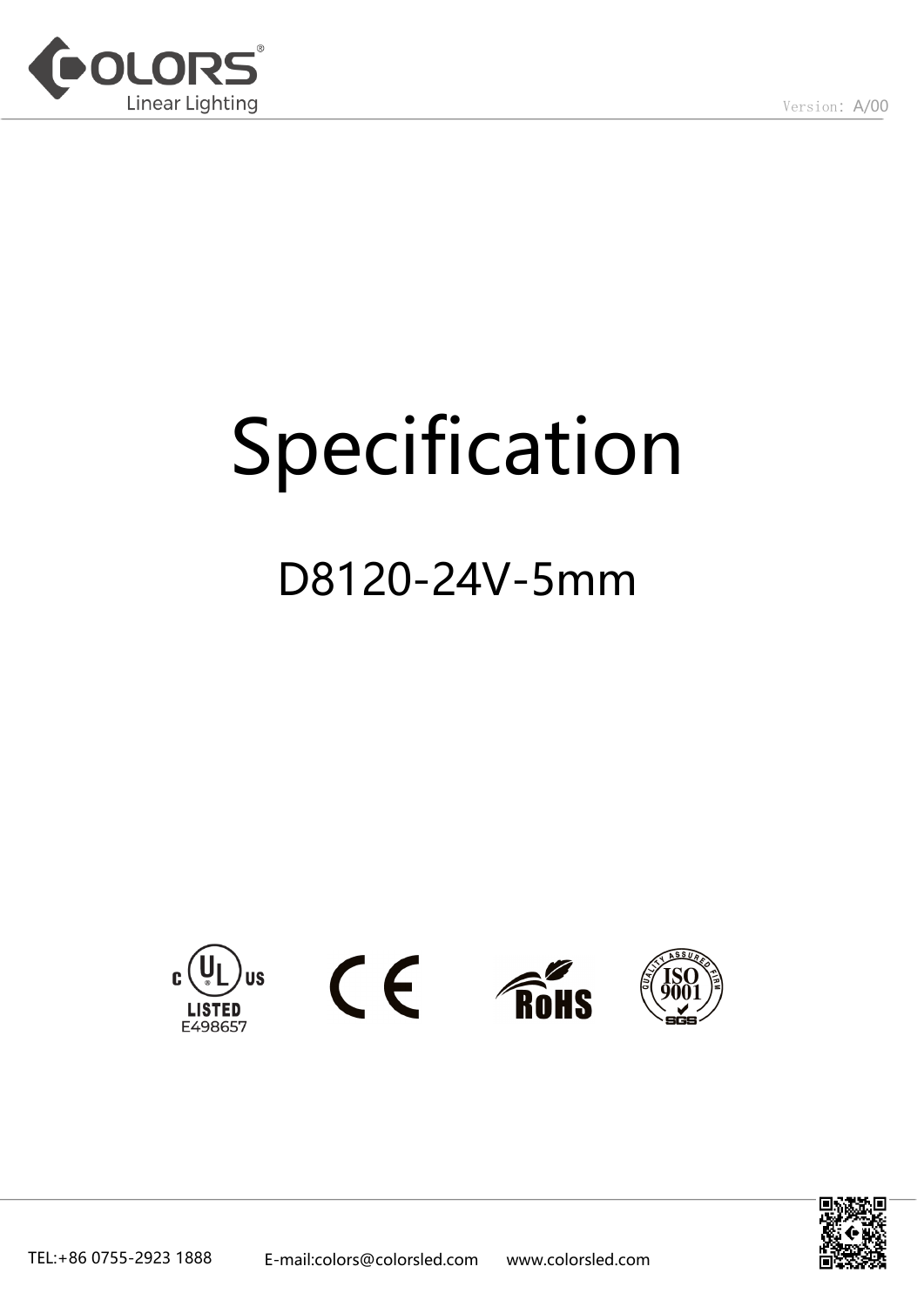

#### ▼General description

●Super slim width with board width only 5mm,High quality FPC, high thermal 3M adhesive

- ●Self-encapsulated design offers 8 optional 1900-6000K white lights
- ●With life span over 60000H
- ●Ta: -25~40°C;Tc:75°C(max)

#### ▼Dimension





※Warranty is based on indoor use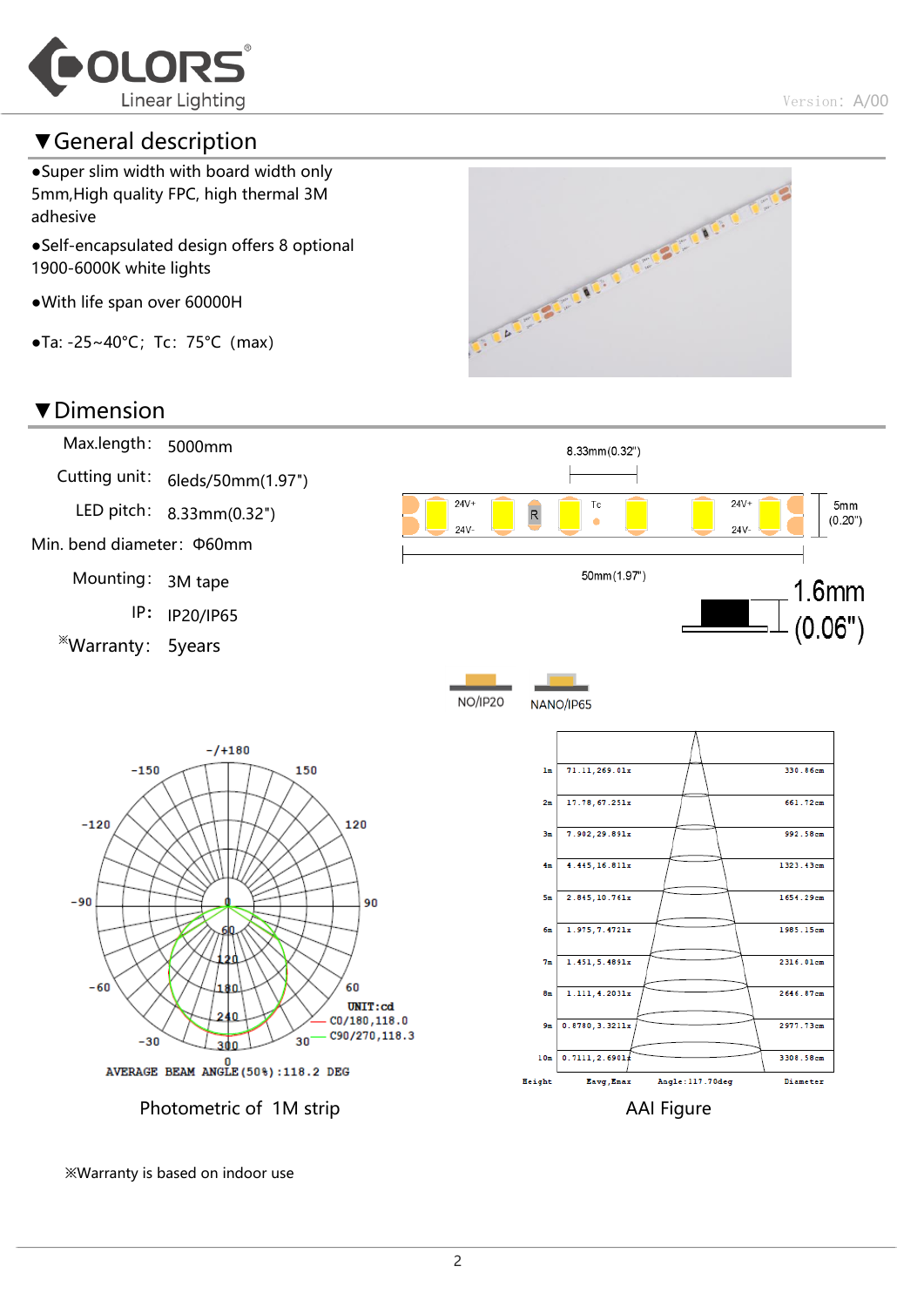

#### ▼Electronic & output data

| Input voltage: DC24V                                                                                        |                                    |        |                                  | Rated current: 0.35A(1m) /1.4A(5m) |                            |  |  |  |  |
|-------------------------------------------------------------------------------------------------------------|------------------------------------|--------|----------------------------------|------------------------------------|----------------------------|--|--|--|--|
|                                                                                                             | Typical Power: 8.4W(1m) /33.6W(5m) |        | CRI: 90                          |                                    |                            |  |  |  |  |
| Max.power: 9.6W(1m)                                                                                         |                                    |        | On-off times: 10000 (test times) |                                    |                            |  |  |  |  |
|                                                                                                             | Power range: $7.6 \sim 9.6W(1m)$   |        | Copper foil: 3oz                 |                                    |                            |  |  |  |  |
| <b>CRI</b>                                                                                                  | Color                              | CCT(K) | Lumen(lm)                        | Im/W                               | Energy<br>efficiency class |  |  |  |  |
| Ra > 90                                                                                                     | GW                                 | 1900K  | 610                              | 73                                 | G                          |  |  |  |  |
| Ra > 90                                                                                                     | LW                                 | 2300K  | 675                              | 80                                 | G                          |  |  |  |  |
| Ra > 90                                                                                                     | SW                                 | 2700K  | 730                              | 87                                 | G                          |  |  |  |  |
| Ra > 90                                                                                                     | <b>WW</b>                          | 3000K  | 770                              | 92                                 | G                          |  |  |  |  |
| Ra > 90                                                                                                     | PW                                 | 3500K  | 780                              | 93                                 | F                          |  |  |  |  |
| Ra > 90                                                                                                     | <b>NW</b>                          | 4000K  | 800                              | 95                                 | F                          |  |  |  |  |
| Ra > 90                                                                                                     | <b>DW</b>                          | 5000K  | 800                              | 95                                 | F                          |  |  |  |  |
| Ra > 90                                                                                                     | W                                  | 6000K  | 770                              | 92                                 | G                          |  |  |  |  |
| $\mathbf 0$                                                                                                 | G                                  | 525nm  | 755                              | 90                                 |                            |  |  |  |  |
| $\mathbf 0$                                                                                                 | B                                  | 470nm  | 170                              | 20                                 |                            |  |  |  |  |
| 1. The tolerance of output data can be vary up to 15%<br>2.the output data tested according to IES TM-30-15 |                                    |        |                                  |                                    |                            |  |  |  |  |

3.the output data is based on IP20/1merter, data of 5m in only for reference

4.IP protection process leads changes to size, CCT and luminous flux

#### ▼BIN



0.285 0.295 0.305 0.315 0.325 0.335 0.345 0.355 0.365 0.375 0.385 0.395 0.405 0.415 0.425 0.445 0.445 0.465 0.465 0.475 0.485 0.495 0.505 0.515 0.525 0.535 0.545 0.555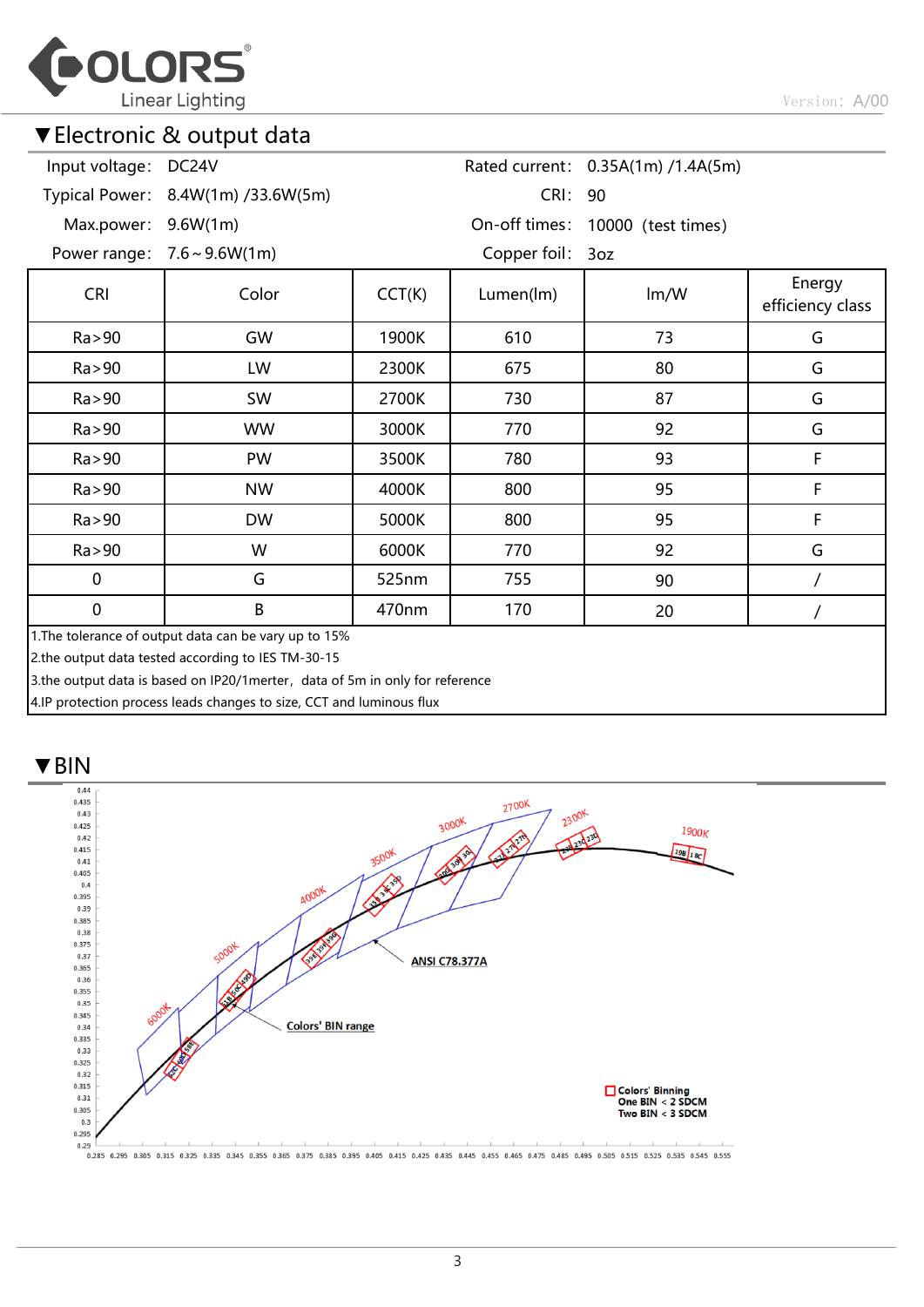

#### ▼IP Process

| <b>IP Process</b> | Picture   | description | Size        | optional CCT/color for finished<br>product              | lumen<br>output rate |
|-------------------|-----------|-------------|-------------|---------------------------------------------------------|----------------------|
| <b>NO</b>         | NO/IP20   | No proof    | $5mm*1.6mm$ | 1900K/2300K/2700K/3000K/350<br>OK/4000K/5000K/6000K/G/B | 100%                 |
| <b>NA</b>         | NANO/IP65 | Nano-proof  | $5mm*1.7mm$ | 1900K/2300K/2700K/3000K/350<br>OK/4000K/5000K/6000K/G/B | 98%                  |

### ▼Order Code Formats

|           | 1: Category<br>2: LED             |             |         | 3: LED/m<br>4: Voltage |                        |             | 5:FPC Width | 6: IP Process                 |             | 7: CRI         |                             | 8: CCT      |      |           |                            |
|-----------|-----------------------------------|-------------|---------|------------------------|------------------------|-------------|-------------|-------------------------------|-------------|----------------|-----------------------------|-------------|------|-----------|----------------------------|
| D         |                                   | 8           | 2835    | 120                    | 120 LED                | 24          | <b>24V</b>  | 05                            | 5mm         | <b>NO</b>      | <b>NO</b>                   | 9           | > 90 | GW        | 1900K                      |
|           |                                   |             |         |                        |                        |             |             |                               |             | <b>NA</b>      | <b>NANO</b>                 |             |      | LW        | 2300K                      |
|           |                                   |             |         |                        |                        |             |             |                               |             |                |                             |             |      | SW        | 2700K                      |
|           |                                   |             |         |                        |                        |             |             |                               |             |                |                             |             |      | <b>WW</b> | 3000K                      |
|           |                                   |             |         |                        |                        |             |             |                               |             |                |                             |             |      | PW        | 3500K                      |
|           |                                   |             |         |                        |                        |             |             |                               |             |                |                             |             |      | <b>NW</b> | 4000K                      |
|           |                                   |             |         |                        |                        |             |             |                               |             |                |                             |             |      | <b>DW</b> | 5000K                      |
|           |                                   |             |         |                        |                        |             |             |                               |             |                |                             |             |      | W<br>G    | 6000K                      |
|           |                                   |             |         |                        |                        |             |             |                               |             |                |                             |             |      | B         | $\prime$<br>$\overline{1}$ |
|           |                                   |             |         |                        |                        |             |             |                               |             |                |                             |             |      |           |                            |
| D         |                                   |             | 8       |                        | 120                    |             | 24          |                               | 05          |                | <b>NO</b>                   | $\mathsf g$ |      |           | GW                         |
|           | 9: Silk Printing 10: Entery cable |             |         | 11: Wire type          |                        |             |             | 12: Wire length 13: Tape type |             | 14: Label Type | 15: Strip Length            |             |      |           |                            |
| ${\sf N}$ | Neutral                           | $\mathsf S$ | Single  | A                      | red and black<br>cable | 012         | 12cm        |                               | W White 3M  | $\mathsf C$    | <b>COLORS</b>               | 0500        | 5m   |           |                            |
| C         | <b>COLORS</b>                     | $\mathsf D$ | Doubel  | B                      | SM-male wire           | 020         | 20cm        |                               | Y Yellow 3M | S              | Customized                  | 2500        | 25m  |           |                            |
| S         | Customized X                      |             | Nothing | $\mathsf C$            | SM-female<br>wire      | 050         | 50cm        | X                             | Nothing     |                |                             |             |      |           |                            |
|           |                                   |             |         | X                      | Nothing                | 100         | 100cm       |                               |             |                |                             |             |      |           |                            |
|           |                                   |             |         |                        |                        | $\mathbf 0$ | Nothing     |                               |             |                |                             |             |      |           |                            |
|           |                                   |             |         |                        |                        |             |             |                               |             |                |                             |             |      |           |                            |
|           | ${\sf N}$                         |             | S       |                        | A                      |             | 012         |                               | W           |                | C                           | 0500        |      |           |                            |
|           |                                   |             |         |                        |                        |             |             |                               |             |                | D81202405NO-9SWNSA012WC0500 |             |      |           |                            |

## ▼Packing

#### Colors brand package